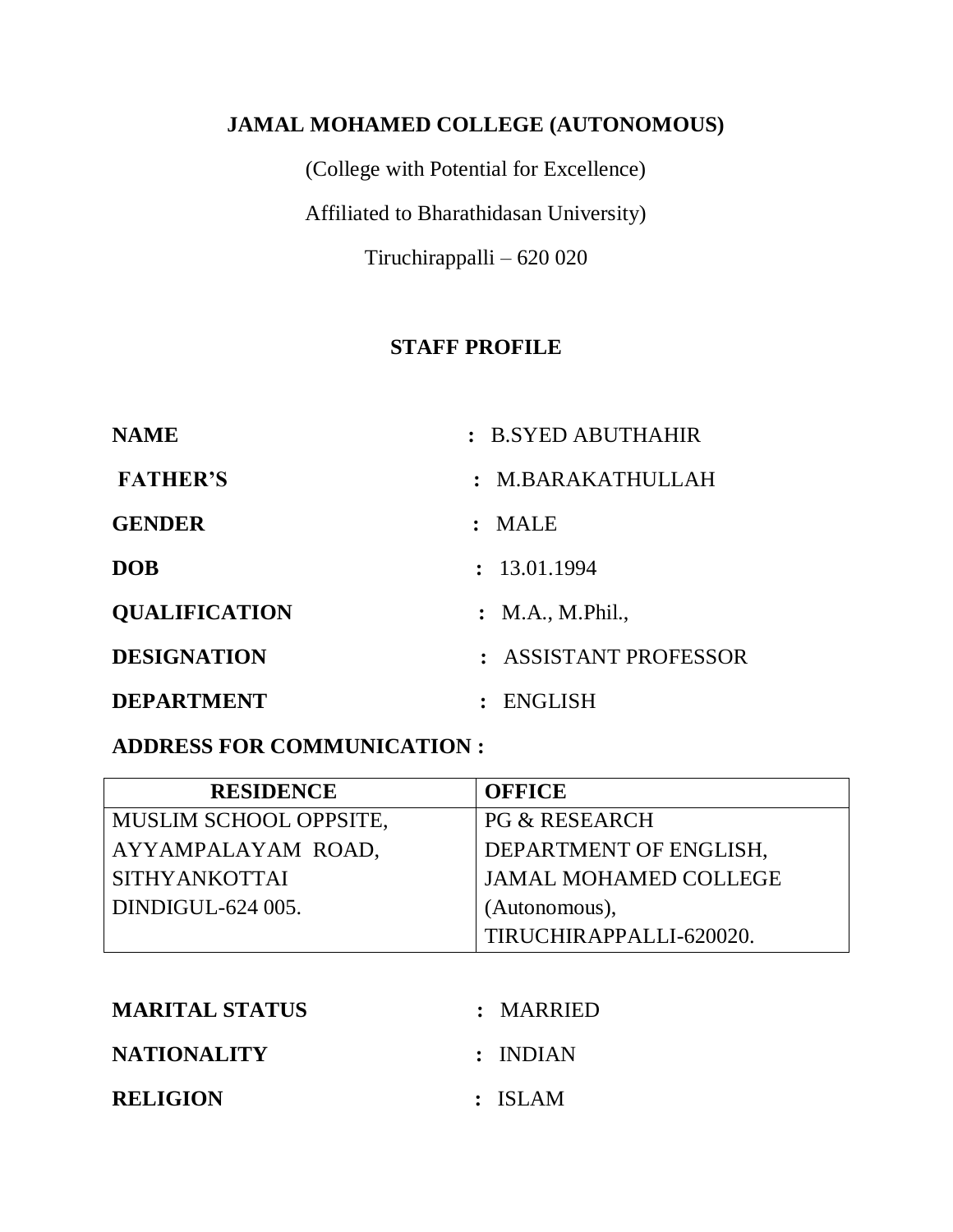| <b>LANGUAGE KNOWN</b>         | : ENGLISH AND TAMIL                |  |
|-------------------------------|------------------------------------|--|
| <b>AREA OF SPECIALIZATION</b> | : LITERARY THEORY,                 |  |
|                               | INDIAN WRITING IN ENGLISH,         |  |
|                               | DIASPORIC LITERATURE,              |  |
|                               | POETRY.                            |  |
| DATE OF APPOINMENT            | : 18, 06, 2018                     |  |
| <b>CONTACT</b>                | $\div$ +919095594921               |  |
| MAIL                          | : syedabuthahir $78630$ @gmail.com |  |

[bseng@jmc.edu](mailto:bseng@jmc.edu)

# **ACADEMIC QUALIFATION:**

| <b>DEGREE</b>  | <b>COLLAGE/</b>    | UNIVERSITY/          | <b>YEAR</b>    |
|----------------|--------------------|----------------------|----------------|
|                | <b>SCHOOL NAME</b> | <b>BOARD</b>         | OF             |
|                |                    |                      | <b>PASSING</b> |
| M. PHIL.,      | <b>JAMAL</b>       | <b>BHARATHIDASAN</b> | 2017           |
| <b>ENGLISH</b> | <b>MOHAMED</b>     | <b>UNIVERSITY</b>    |                |
|                | <b>COLLEGE</b>     |                      |                |
|                | (Autonomous)       |                      |                |
|                | TRICHTY.20         |                      |                |
| <b>MA.,</b>    | <b>URUMU</b>       | <b>BHARATHIDASAN</b> | 2016           |
| <b>ENGLISH</b> | <b>DHANALAKSHM</b> | <b>UNIVERSITY</b>    |                |
|                | <b>I ARTS AND</b>  |                      |                |
|                | <b>SCIENCE</b>     |                      |                |
|                | <b>COLLEGE</b>     |                      |                |
|                | TRICHTY.20         |                      |                |
| <b>B.A.</b> ,  | <b>MADURAI</b>     | <b>MADURAI</b>       | 2014           |
| <b>ENGLISH</b> | <b>KAMARAJ</b>     | <b>KAMARAJ</b>       |                |
|                | <b>UNIVERSITY</b>  | <b>UNIVERSITY</b>    |                |
|                | <b>EVENING</b>     |                      |                |
|                | <b>COLLEGE</b>     |                      |                |
|                | DINDIGUL.          |                      |                |
| <b>HSC</b>     | <b>ANNOOR</b>      | <b>STATE BOARD</b>   | 2010           |
|                | <b>ISLAMIC</b>     |                      |                |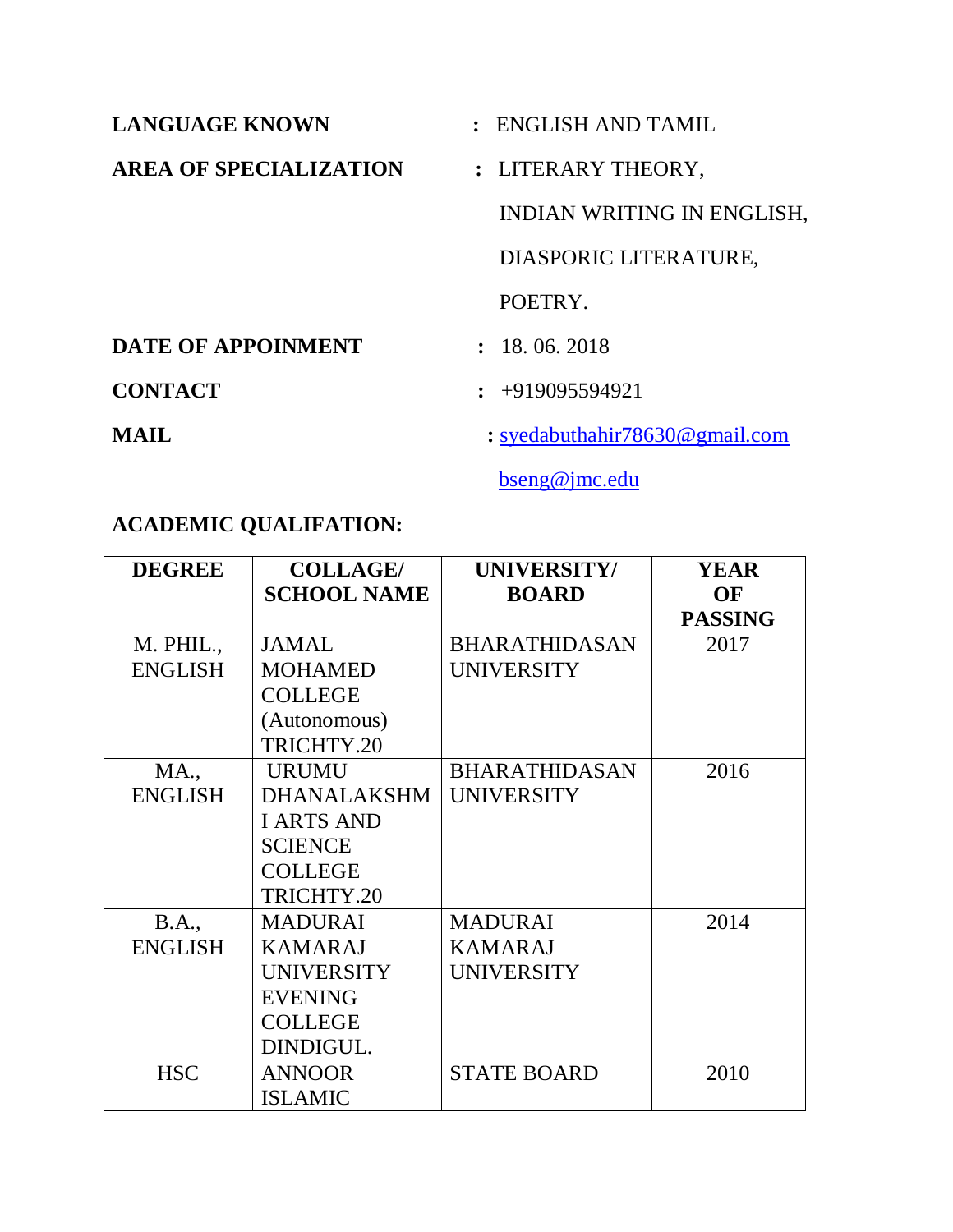|             | <b>COLLEGE</b><br>DINDIGUL. |                    |      |
|-------------|-----------------------------|--------------------|------|
| <b>SSLC</b> | <b>ANNOOR</b>               | <b>STATE BOARD</b> | 2008 |
|             | <b>ISLAMIC</b>              |                    |      |
|             | <b>COLLEGE</b>              |                    |      |
|             | DINDIGUL                    |                    |      |

# **RESEARCH RPOFECT CARRIED OUT:**

| <b>COURSE</b> | <b>TITLE OF</b><br>WORK/<br><b>PROJECT/</b><br><b>DISSERTATION</b> | <b>UNIVERSITY/</b><br><b>INSTITUTION</b><br><b>WHERE THE</b><br><b>RESEARCH WAS</b> | YEAR |
|---------------|--------------------------------------------------------------------|-------------------------------------------------------------------------------------|------|
|               |                                                                    | <b>CARRIED OUT</b>                                                                  |      |
| M. PHIL.,     | " IMAGES OF                                                        | <b>JAMAL</b>                                                                        | 2016 |
|               | <b>WOMEN IN</b>                                                    | <b>MOHAMED</b>                                                                      |      |
|               | <b>ANITA NAIR'S</b>                                                | <b>COLLEGE</b>                                                                      |      |
|               | <b>THE BETTER</b>                                                  | (Autonomous)                                                                        |      |
|               | MAN"AND                                                            |                                                                                     |      |
|               | <b>MAMJU</b>                                                       | <b>BHARATHIDASAN</b>                                                                |      |
|               | <b>KAPUR'S</b>                                                     | UNIVERSITY.                                                                         |      |
|               | <b>CUSTODY</b>                                                     |                                                                                     |      |
| M.A.,         | POVERTY IN                                                         | <b>URUMU</b>                                                                        | 2014 |
|               | <b>ANITA DESAI'S</b>                                               | <b>DHANALAKSHMI</b>                                                                 |      |
|               | <b>THE VILLAGE</b>                                                 | <b>COLLEGE</b>                                                                      |      |
|               | BY THE SEA.                                                        |                                                                                     |      |
|               |                                                                    | <b>BHARATHIDASAN</b>                                                                |      |
|               |                                                                    | <b>UNIVERSITY</b>                                                                   |      |

**TEACHING EXPERIENCE:**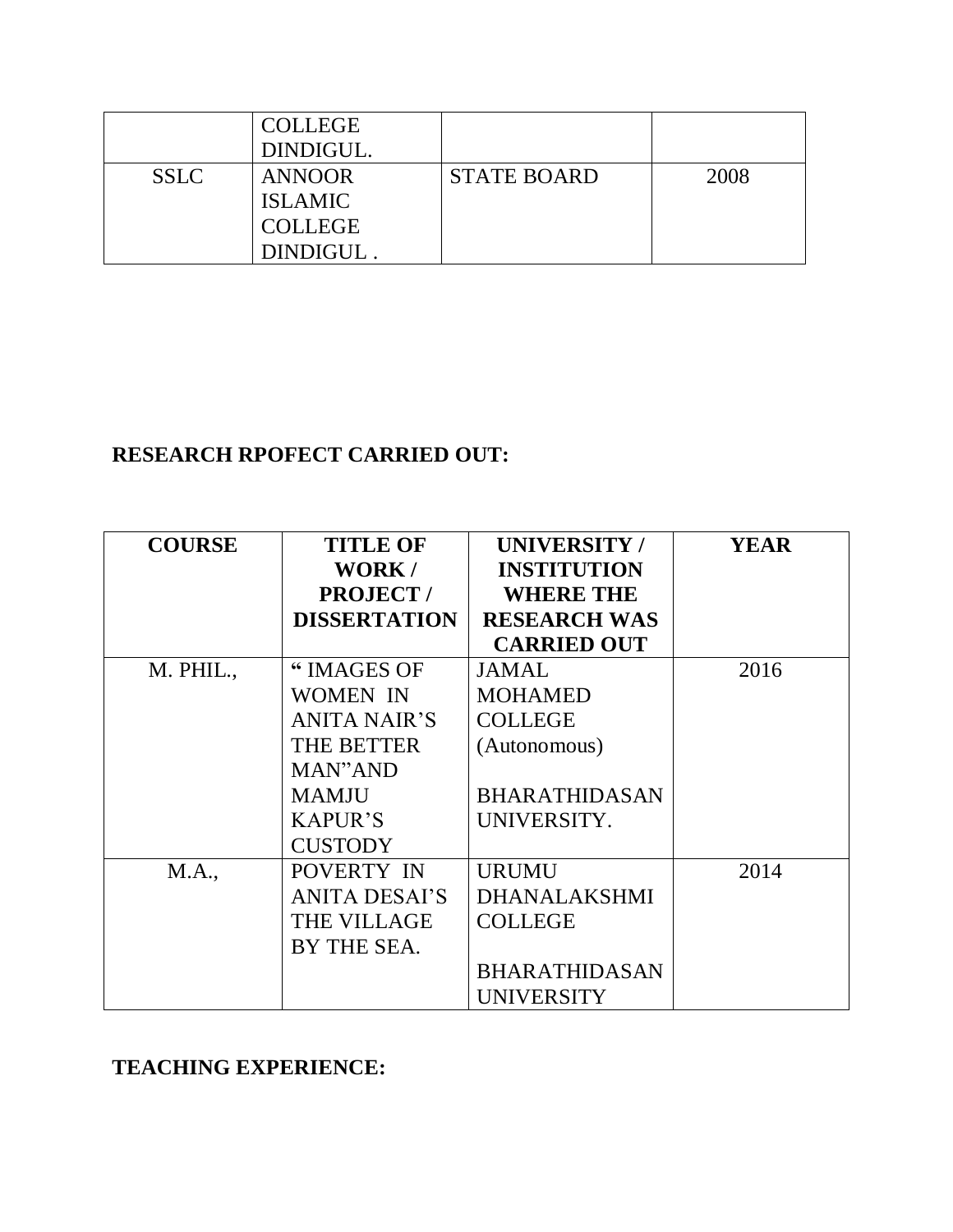| S.NO          | <b>DESIGNATION</b> | <b>INSTITUTIONS</b>  | <b>DURATION</b>              |
|---------------|--------------------|----------------------|------------------------------|
|               | <b>ASSISTANT</b>   | <b>JAMAL</b>         | From 18 <sup>TH</sup> JUNE   |
|               | <b>PROFESSOR</b>   | <b>MOHAMED</b>       | 2018 To till date            |
|               |                    | <b>COLLEGE</b>       |                              |
|               |                    | (Autonomous)         |                              |
|               |                    | TRICHY-20.           |                              |
| $\mathcal{D}$ | <b>ASSISTANT</b>   | <b>MIET ARTS AND</b> | From $1st$ June 2016         |
|               | <b>PROFESSOR</b>   | <b>SCIENCE</b>       | To 30 <sup>th</sup> May 2017 |
|               |                    | COLLEGE,             |                              |
|               |                    | TRICHY-              |                              |

### **UG: 3 YEARS**

### **PG: 6 MONTHS**

#### **SUBECT TAUGHT:**

| S.NO | <b>COURSE / SUBECTS</b>                                  |
|------|----------------------------------------------------------|
|      | UG:                                                      |
|      | $\triangleright$ English for effective communication I.  |
|      | $\triangleright$ English for effective communication II. |
|      | $\triangleright$ Poetry and One act plays.               |
|      | $\triangleright$ English for competitive examinations.   |
|      | $\triangleright$ Poetry and Drama.                       |
|      | PG:                                                      |
|      | $\triangleright$ Theory of comparative literature.       |

#### **ACHIVEMNTS:**

 **Second place** for academic excellence in part 3 major English during the academic year 2014-2015.

### **PRESENTATION / PARTICIPATION IN SEMINAR AND WORKSHOP:**

 Participating in the "**CGC CPE sponsored Two-day workshop on professional Development for Academic Leadership in Curriculum**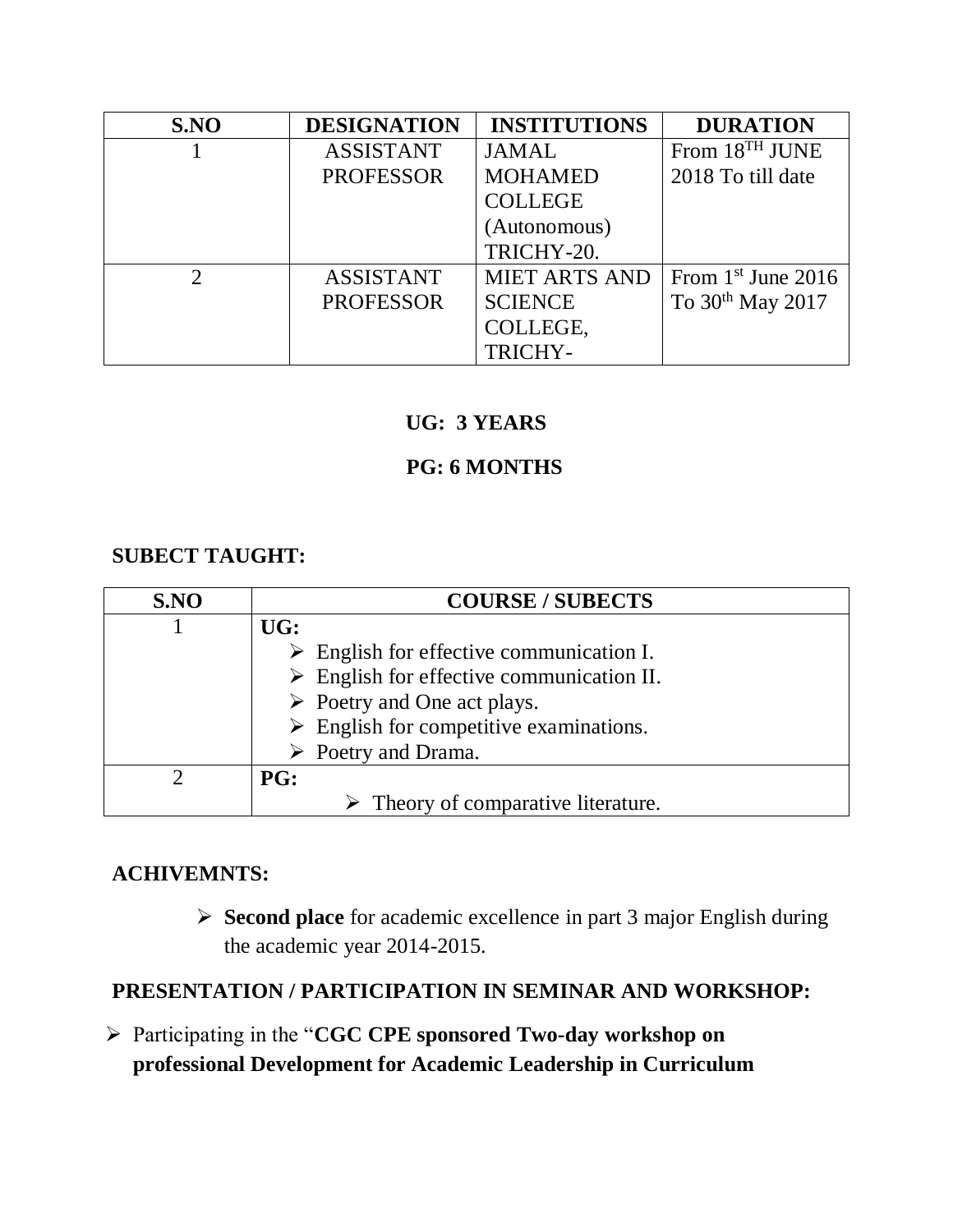**Development cell**", held at Jamal Mohamed College (Autonomous), Trichy. 20 on 19th January 2019.

- Participating in the **Staff Enrichment Programme on Ownership culture,** Organised by the Internal Quality Assurance cell of held at Jamal Mohamed College (Autonomous), Trichy.  $20$  on  $14<sup>th</sup>$  June 2019.
- Participated in **"A One Day state level Workshops on Theatre Arts"** Organised by the Department of English, Urumu Dhanalakshmi college,Trichy.20.
- Participated in A One Day National level workshop **on "Foresight and Insight Approaches to literally Theory and Criticism"** held on 12th February 2020 at Jamal Mohamed College (Autonomous), Trichy. 20.

# **OTHER ACTIVITIES:**

- Participated in A **National Level literary fest for men** Organised by Department of English, Jamal Mohamed College (Autonomous), Trichy. 20 On 28<sup>th</sup> January 2017.
- Acted as member Organizing committee **JAM TITANICA** in the Inter-Collegiate Literary association (SF-women), Department of English Jamal Mohamed College (Autonomous), Trichy - 20 on 21st September 2019.
- Participated Three Days Refresher Course Organized by Department of English, Jamal Mohamed College (Autonomous), Trichy - 20 on 4<sup>th</sup> to 6<sup>th</sup> August 2021.
- $\triangleright$  Participated in the various COVID-19, literary Quiz competition and Received many appreciation certificates.

# **FACULTY DEVELOPMENT PROGRAM:**

- Participated in the One-Day E- FDP on **"Impact of Literature on society"**  Organised by the Department of English, Bharathiyar arts and science college for women , Deviyakurichi, Salem. held on 31.05.2020.
- Participated in the Two-Day Virtual National FDP on **"Outcome Based Education"** Organised by the Department of Commerce with IQAC held on 22.07.2021 and 23.07.2021.
- Participated in Five-Days online FDP on **"Research Methodology"** Organized from  $2<sup>nd</sup>$  August 2021 to  $6<sup>th</sup>$  August 2021.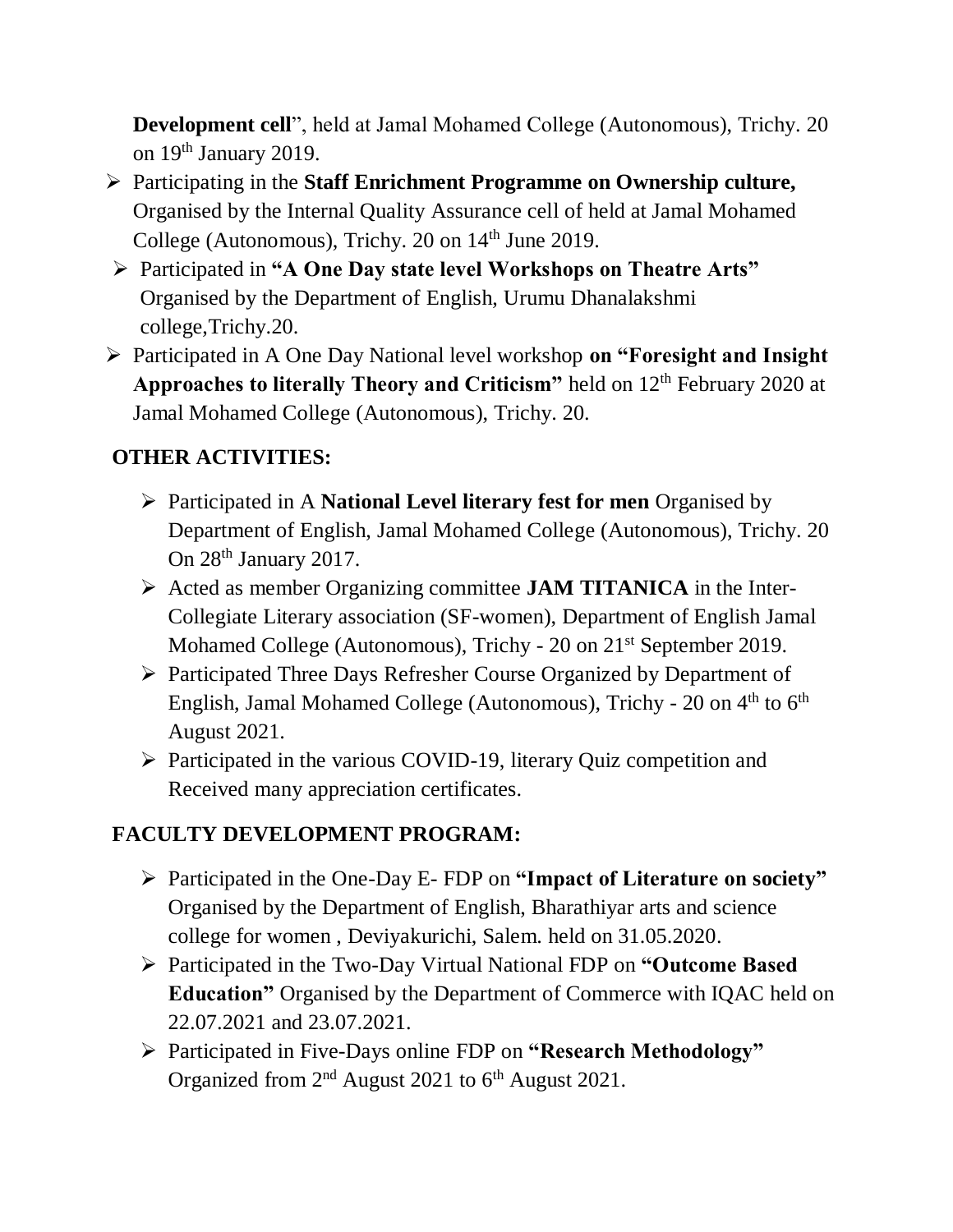- Participated in the Five-Days FDP on **"Professional Ethics"** held between  $2<sup>nd</sup>$  to 6<sup>th</sup> of August 2021.
- Participated in the **Five-Days Faculty Enrichment program** organized by the IQAC of Department of English, Jamal Mohamed Collage (Autonomous), Trichy - 20 from 21.06.2021 to 25.06.2021.
- Attended Five-Days **"Faculty Developments Program on E-content Development"** Organized by IQAC of Department of English, Jamal Mohamed Collage (Autonomous), Trichy - 20.
- Participated in Five-Days **"Faculty Developments Program on Innovative practices in Research Methodology"** organized by IQAC of Jamal Mohamed College of Teacher Education, Trichy from 27<sup>th</sup> January to 31st 2022

# **WEBINAR:**

- Participated in the webinar on **"JOY OFORDERLY LIVING"** held on 05.005.2020 Organised by Department of Commerce Kaamadhenu Arts and Science College, Sathyamangalaml.
- Participated in the webinar on **"NAAC AWARNESS PROGRAMME FOR FACULTY"** Organized by Marathwada Mandal Institute of Technology, Pune on 14.05.2020.
- Participated in National webinar on **" EMGLISH LITERATURE**  YESTERDAY-TODAY-TOMORROW" organized by department of English ,Arasu College of Arts and Science College for women held on 14.05.2021.
- Participated in the National webinar on **"EDUCATION 4.0- The Future of Learning in the pandemic world"** Conducted by P.S.R ENGINEERING COLLEGE on 22th MAY 2020.
- Participated in the National webinar on **"LIFE SKILLS DEVELOPMENT"** Organized by IQAC with Department of Commerce Idhaya College for Women, Kumbakonam.
- $\triangleright$  participated in the ONE DAY ONLINE PUBLIC LECTURE on RECENT TRENDS IN THE TEACHING OF NOVELS organized by the Department of English, Immaculate College for Women, Viriyur from 29th June 2020. erala on  $0^{6th}$  August 2021.